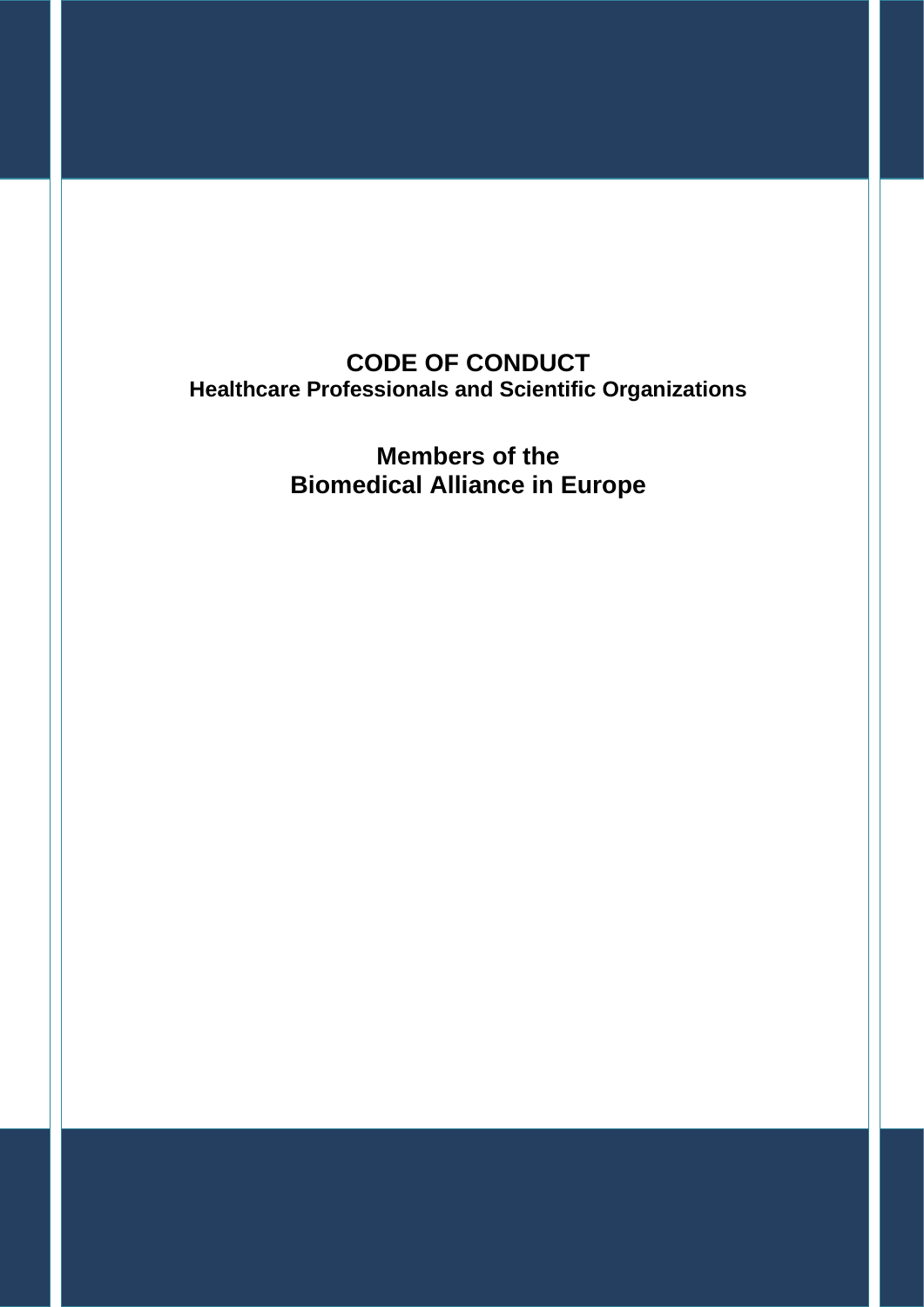

### **About the BioMed Alliance**

The Biomedical Alliance in Europe (BioMed Alliance) is a unique initiative of 36 leading European medical societies uniting more than 400,000 researchers and health professionals.

The BioMed Alliance was created in 2010 to gather strength across different disciplines and areas in biomedical and health research to address common issues at European level.

### **Mission**

The BioMed Alliance is committed to promoting excellence in healthcare and in biomedical research and innovation with the goal of improving the health and well-being of all European citizens.

### **BioMed Alliance aims to:**

- speak as a common voice of all its members
- facilitate and improve biomedical research in Europe
- develop a framework for better training and mobility of researchers and healthcare professionals in Europe
- represent its members being medical associations, and their members, in common policy and strategic matters
- improve public understanding of medical science in Europe

#### **BioMed Alliance intends through its actions to:**

- promote excellence in European biomedical research
- strengthen the representation of biomedical researchers, disciplines and associations
- advocate for increased funding in favour of biomedical research and
- thereby improve the health and well-being of all citizens of Europe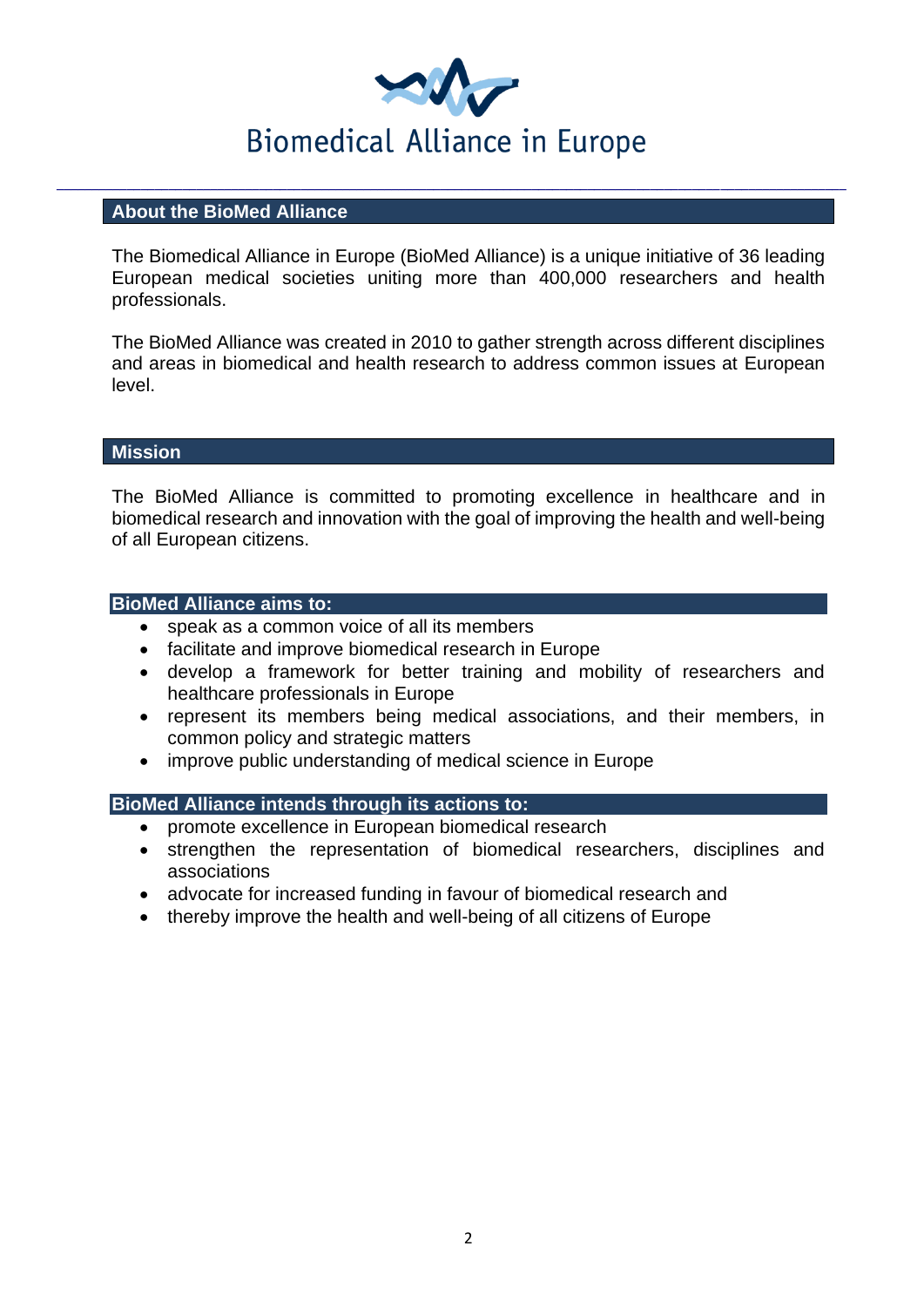## **Table of Contents**

| Humanity                                                                      |  |
|-------------------------------------------------------------------------------|--|
|                                                                               |  |
|                                                                               |  |
|                                                                               |  |
| Representation                                                                |  |
| Continuous medical education and continuous professional development: general |  |
|                                                                               |  |
|                                                                               |  |
|                                                                               |  |
|                                                                               |  |
|                                                                               |  |
|                                                                               |  |
|                                                                               |  |
|                                                                               |  |
|                                                                               |  |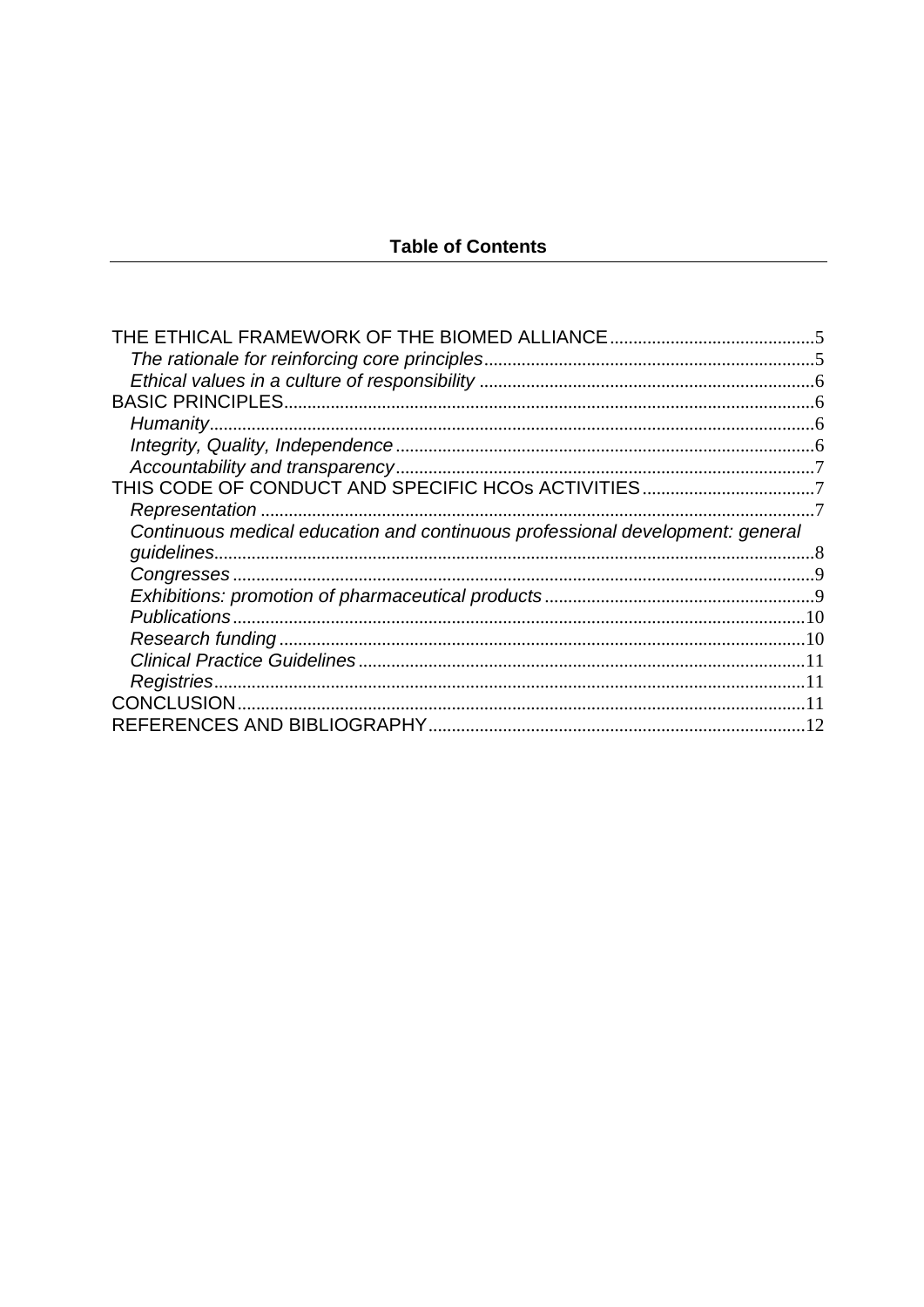

## **CODE OF CONDUCT Healthcare Professionals and Scientific Organizations**

### **Members of the Biomedical Alliance in Europe**

The Biomedical Alliance in Europe (the BioMed Alliance) unites European organisations of physicians and researchers in the biomedical field. The BioMed Alliance is committed through its actions to promote excellence in European healthcare and biomedical research and innovation, with the goal of improving the health and wellbeing of all European citizens. The member organisations offer essential, fair, balanced and unbiased continuing professional education; diagnostic and treatment guidelines to ensure the highest scientific and medical standards; and evidence based scientific progress, in order to enhance patients' care.

Objectivity and the transparency of medical professional organisations are critical to carrying out their mission and to gaining public confidence. A Code of Conduct covering both ethical principles and conduct is a necessary underpinning to achieve this.

Healthcare professional and scientific organizations, referred to from here on as HCOs are organisations that aim to represent their medical specialty and its practitioners in Europe. They are all associations that have an interest in patient care, and in which healthcare medical specialists or scientists represent a majority of members in governing bodies. These include: European organisations representing national organisations or individual healthcare professionals (e.g. generalists or specialists in a specific disease area); European organisations that exist to promote a scientific discipline/profession; and general umbrella organisations (e.g. those representing either European specific disease organisations and/or national umbrella organisations).

European HCOs are all non-governmental and not-for-profit organisations whose members, convened in general assembly or business meeting, are the ultimate decision making entity. Furthermore, their members<sup>1</sup> volunteer their time and expertise to sit on governance and executive bodies such as boards and committees. They do not receive remuneration other than justifiable expenses, such as travel and subsistence costs. The work performed is volunteer work; most often conducted in addition to their high paced clinical and/or research work.

European HCOs are created to support medical specialties and their practitioners. Traditionally, this involves the recurrent organisation of a congress and the publication of a scientific journal. Today most organisations have professionalised and proliferated to include research funding, guideline development, additional scientific publication

<sup>&</sup>lt;sup>1</sup> Or, members of members, where the organisation is made up of national or supranational organisations of healthcare professionals.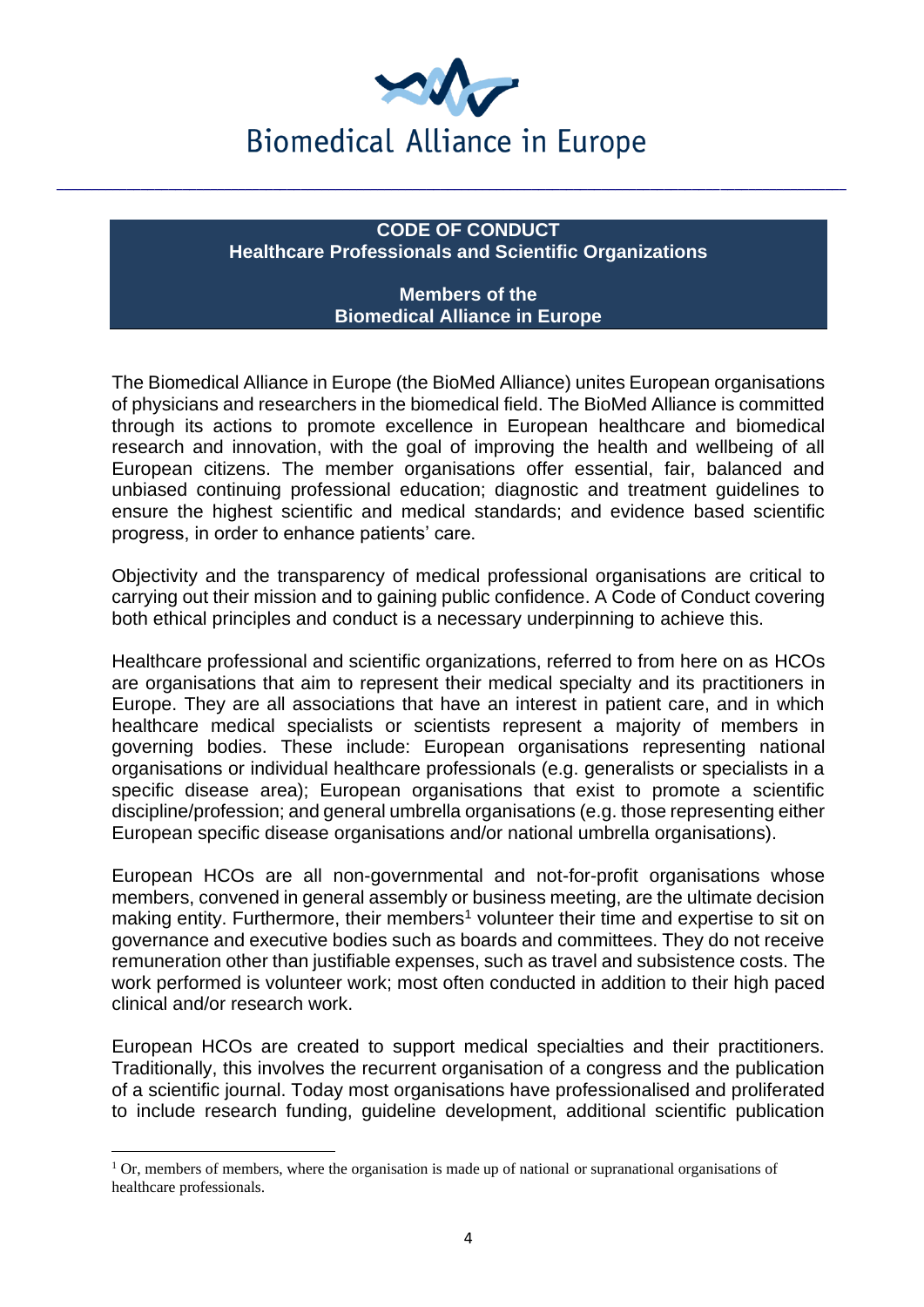

channels, more education opportunities – online as well as offline, political interest representation, etc. Consequently, staff infrastructure has been created to support the member volunteers in the development and implementation of these activities. Staff members are remunerated for their work.

Medical specialists – whether clinician or scientist, or both – deliver health and knowledge. The purpose of European HCO's is to support medical specialists achieving progress and excellence in both. They do so by facilitating and promoting science, by developing and providing education, and by facilitating the advancement of clinical care. As health and knowledge are highly valuable public benefits, it is of the utmost importance that they are delivered independently.

It follows that governance, organisation, and activities are independent from any interest – such as governmental, commercial or personal interests – but those of the medical specialty and its practitioners. Assuring this necessitates transparency to allow the assessment of independence; and, when assessed, accountability to the members, to the patients and to society.

The European HCOs of medical specialists are joined by their membership of the Biomedical Alliance in Europe (BioMed Alliance) and by a shared appreciation of the importance of these core values.

Under the umbrella of the BioMed Alliance a dedicated Task Force was appointed to create a Code of Conduct. Once developed this code has been approved by the BioMed Alliance General Assembly. The individual members of the BioMed Alliance have adopted the Code in their organisations in full, and are authorized to adapt it according to their individual and specific needs, if stricter 'guidelines' are applicable.

### <span id="page-4-0"></span>**THE ETHICAL FRAMEWORK OF THE BIOMED ALLIANCE**

### <span id="page-4-1"></span>*The rationale for reinforcing core principles*

**The BioMed Alliance wishes to maintain a Code of Conduct covering its external relations and complementing existing codes of practice from EFPIA, MedTech Europe, COCIR and UEMS, in line with the guidelines of professional organizations and regulatory bodies in Europe**. Adoption of this Code reinforces the core principles that help to maintain professional independence, objectivity and scientific integrity. It also helps to ensure that the Alliance's interactions and collaboration with the healthcare sector will be for the benefit of patients and for the improvement of scientific standards and medical care in its respective specialty fields.

The BioMed Alliance endorses this code as a group of organisations committed to raising funds to support initiatives and investing revenues back into furthering knowledge, education and expertise in the various scientific, medical and health fields.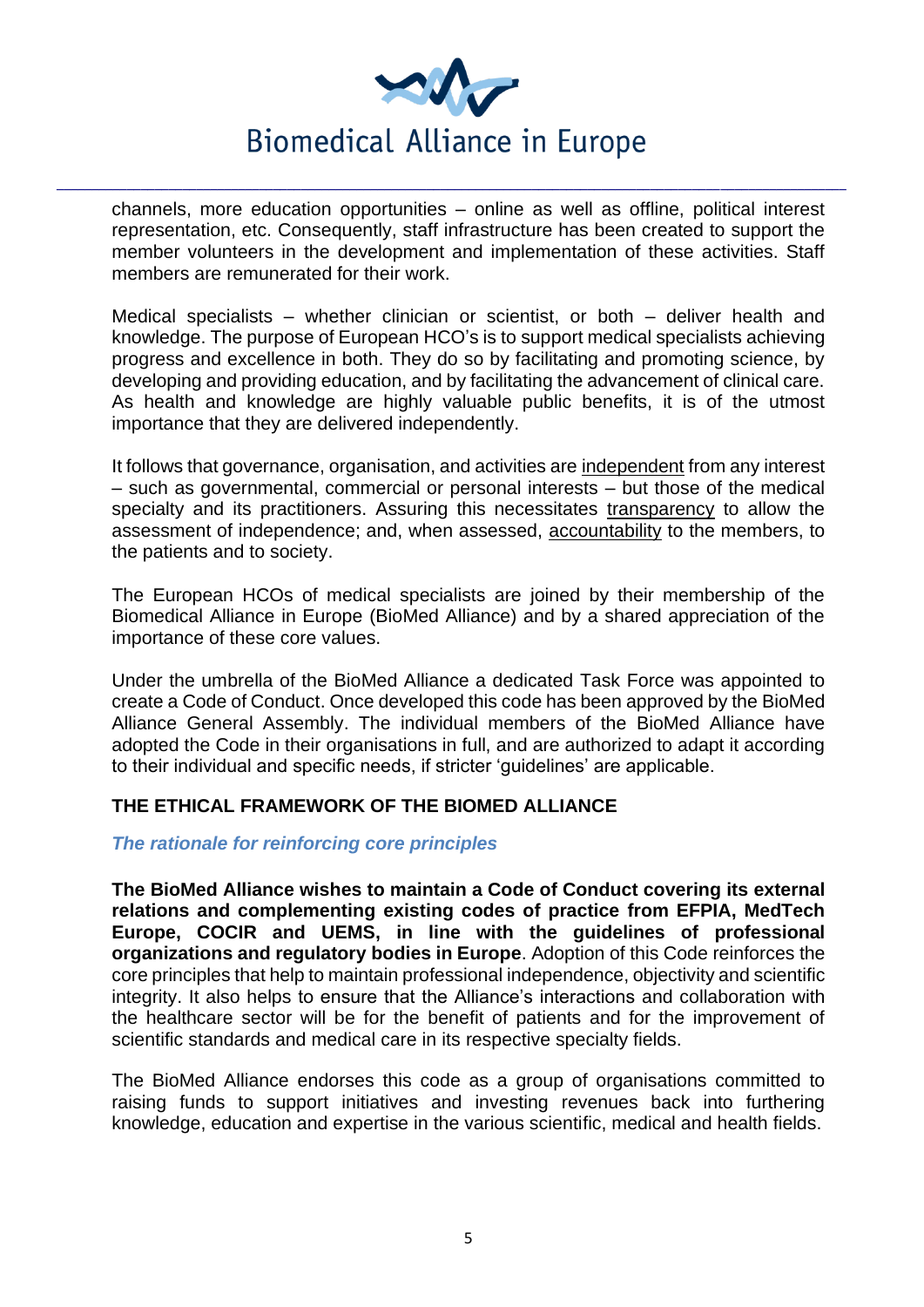

### <span id="page-5-0"></span>*Ethical values in a culture of responsibility*

The Alliance's core ethical values are oriented towards excellence and integrity in scientific and medical clinical practice in order to generate and consolidate trust at all levels. The ethics of any scientific society should go beyond the sole development of an ethical framework. They must foster a culture of responsibility in the organisation, focussing on patients' interests. The BioMed Alliance will act as an open forum for discussion of these matters. The Code is therefore based on a spirit of openness, integrity and dialogue, with the ultimate goal of fostering better healthcare outcomes.

## <span id="page-5-1"></span>**BASIC PRINCIPLES**

The BioMed Alliance core value are: humanity, integrity, quality, independence, respect, accountability and transparency.

## <span id="page-5-2"></span>*Humanity*

The BioMed Alliance is strongly attached to the values mentioned in the Declaration of Helsinki and the Declaration of Geneva. These rules refer to the highest respect of human beings and animals, responsible resource allocation and preservation of the environment.

HCOs are encouraged to constantly update and promote these ethical rules.

## <span id="page-5-3"></span>*Integrity, Quality, Independence*

To secure the independence of their organisation, HCOs must abide by the following principles:

- HCOs are a not-for-profit organization
- The membership of the HCOs elects, periodically, its representation (usually the Board).
- Members of the HCOs must declare interests in an open, systematic and up-to-date manner, and the HCOs should make these available to its members.
- HCOs must define policies for declarations of interest and for resolving potential conflicts of interest such as: voting, positions and tasks in the HCOs.
- Board, committee and staff must declare interests that conflict, potentially conflict or could be perceived to conflict with the actions and mission interests of the HCOs.
- It should be the responsibility of each individual to comply with this requirement and of the HCOs to collect and make available this information.
- HCOs may accept funding such as grants, sponsorships or fee for services from commercial entities.
- HCOs are autonomous in relation to the management of its own funds. HCOs must preserve their independence and prevent the appearance or reality of undue influence or bias.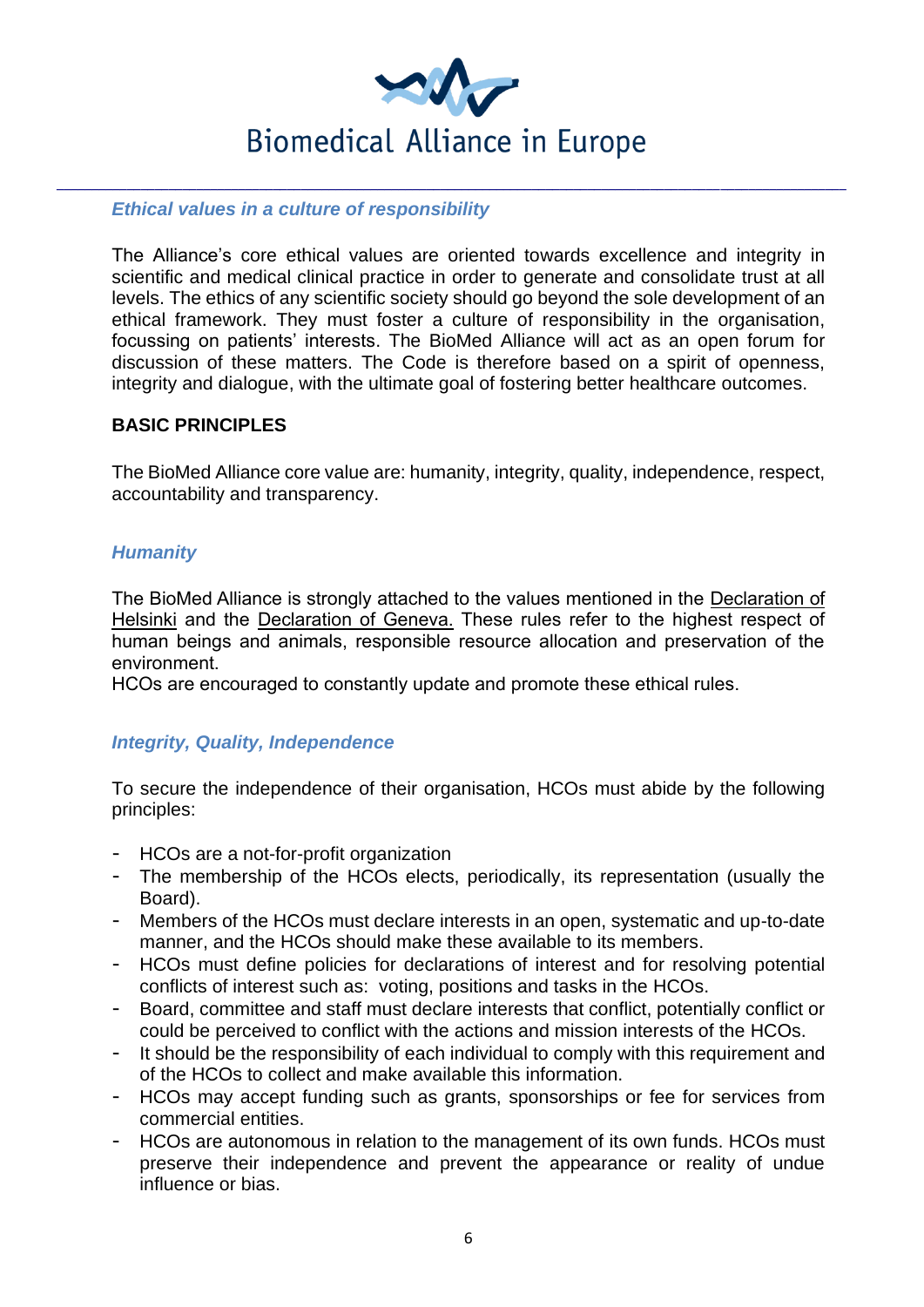

- These principles should be implemented in the statutes, by-laws or internal rules of HCOs.

## <span id="page-6-0"></span>*Accountability and transparency*

The following principles will be followed by HCOs:

- Request of support from HCOs to external partners must be for activities aligned with the mission of the HCOs.
- HCOs agree to provide information about the use of funds in an open and reasonable manner.
- HCOs will respond to any reasonable request for information on their activities within a reasonable time period
- The statutes and by-laws of HCOs are publicly available
- Any declaration of interests of Board, committees and staff will be publicly available.
- HCOs must agree to the disclosure of any Transfer of Value from the healthcare industry.
- HCOs are supportive of individual disclosure of transfers of value by their members
- HCOs will make annual audited financial reports and annual activity reports publicly available.

# <span id="page-6-1"></span>**THIS CODE OF CONDUCT AND SPECIFIC HCOs ACTIVITIES**

### <span id="page-6-2"></span>*Representation*

When carrying out representation activities (e.g. advocacy), members and staff of HCOs shall abide by the following principles:

- Transparency: declare their full name, employer, position, funding and the interest represented, and register with the EU's Joint Transparency Register.
- Conflict: avoid any professional conflicts of interest; where such conflicts occur, disclose such conflicts to affected parties and; seek to resolve such conflicts in advance of any advocacy activity.
- Integrity: act with honesty and integrity at all times and not disseminate false or misleading information.
- Confidentiality: honour and respect confidential information.
- Inducement: not obtain or try to obtain information, or influence any decision, dishonestly, or by use of undue pressure, financial, personal or other inappropriate inducement.
- Influence on elected or other public officials, and HCOs members: not propose or undertake any action, which would constitute an improper influence on any members officials or staff of 1) State Parliaments or Assemblies,2) national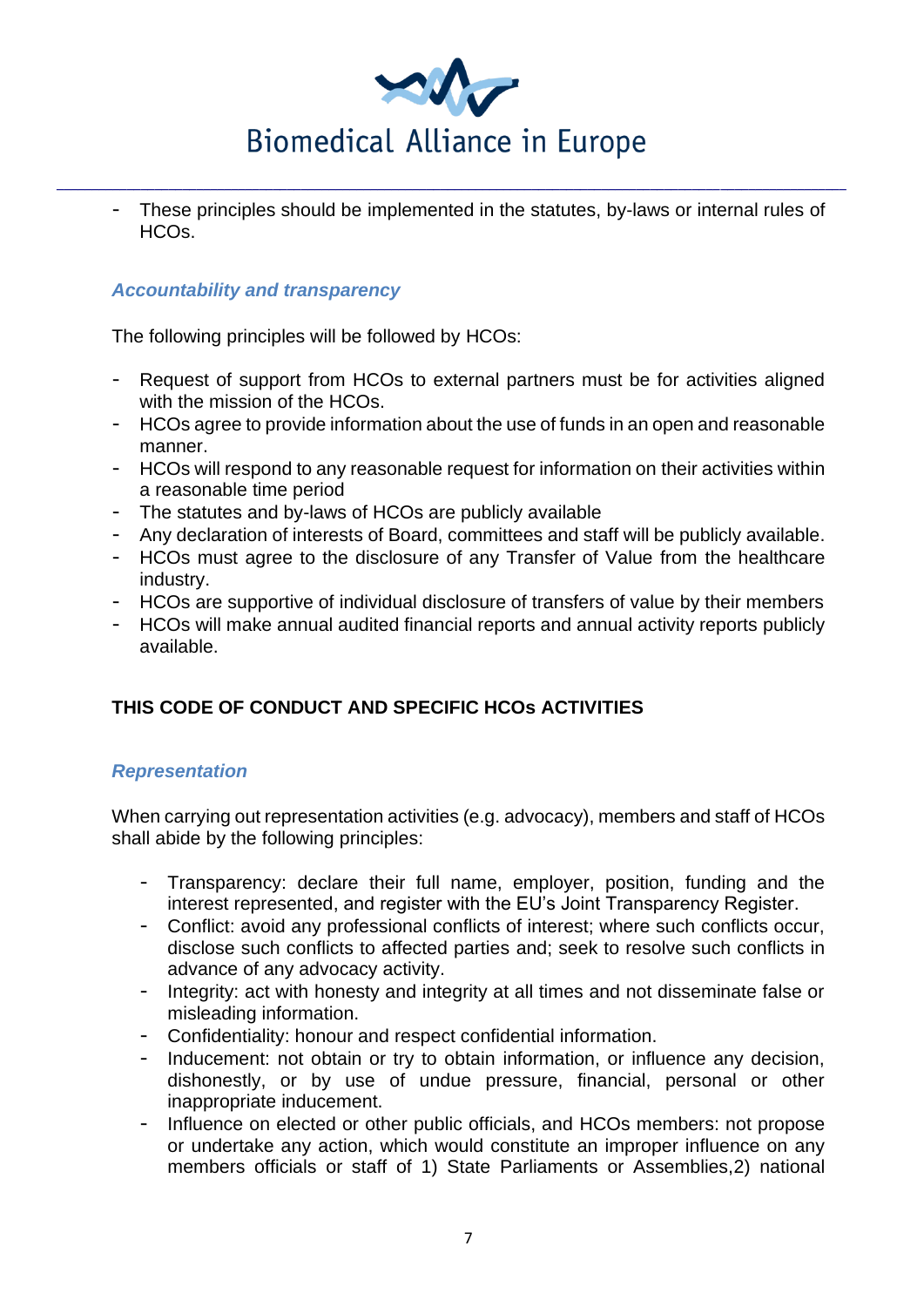

governments, 3) local authorities, 4) regulatory bodies, 5) EU institutions, as well as any other public or private stakeholders.

- Competitors: not to intentionally damage the professional reputation of other individuals or organisations.

## <span id="page-7-0"></span>*Continuous medical education and continuous professional development: general guidelines*

Continuous medical education ("CME") is provided for those in the medical field seeking to maintain their competence and learn about new and developing areas of their field. It is usually a regulatory requirement for HCOs to maintain an annual record of CME undertaken. CME covers education via live events, written publications, online programs, audio, video or other electronic media.

When developing and organising CME, HCOs should abide by the following principles:

- HCOs are exclusively responsible for the selection of the topics or contents of particular CME activities, or in the development of the educational materials. They may be based on educational needs of the target group.
- HCOs must aim to evaluate programs effectiveness.
- CME activities will be delivered independently by the organiser and speakers, in whatever setting is deemed appropriate.
- CME activities must be held in appropriate venue that is conducive to the main purpose of the event, avoiding venues that are renowned for their entertainment facilities or are extravagant. Hospitality offered should be reasonable in level.
- CME programmes provided by HCOs are developed, peer reviewed and delivered by a faculty of experts in their field.
- HCOs are exclusively responsible for appointing a scientific committee that oversees the selection of the faculty, speakers, and producers of CME they organize.
- Potential conflicts of interest of faculty members must be both disclosed and resolved in a comprehensive manner, based upon previously declared interests.
- Organizational activities may be subcontracted by HCOs to commercial entities, provided that they are supported by appropriate transparent declarations of interest.
- Supporters may only contribute financially to CME activities, by way of an educational grant. Contributions to formal HCOs organized, regulatory recognized CME activities other than by financial contributions are not permitted unless the HCOs consider valuable any other type of support e.g.to invite a company speaker, based on transparent criteria.
- Supporters may not be involved in the development of promotional materials of HCOs organized CME activity. Any materials promoting HCOs organized CME activity distributed by the supporters of an educational grant will be reviewed beforehand by the organizer in order to ensure compliance with these principles. Any written reference to the supporters must be prefixed by: 'supported by an educational grant from [name of commercial entity]'.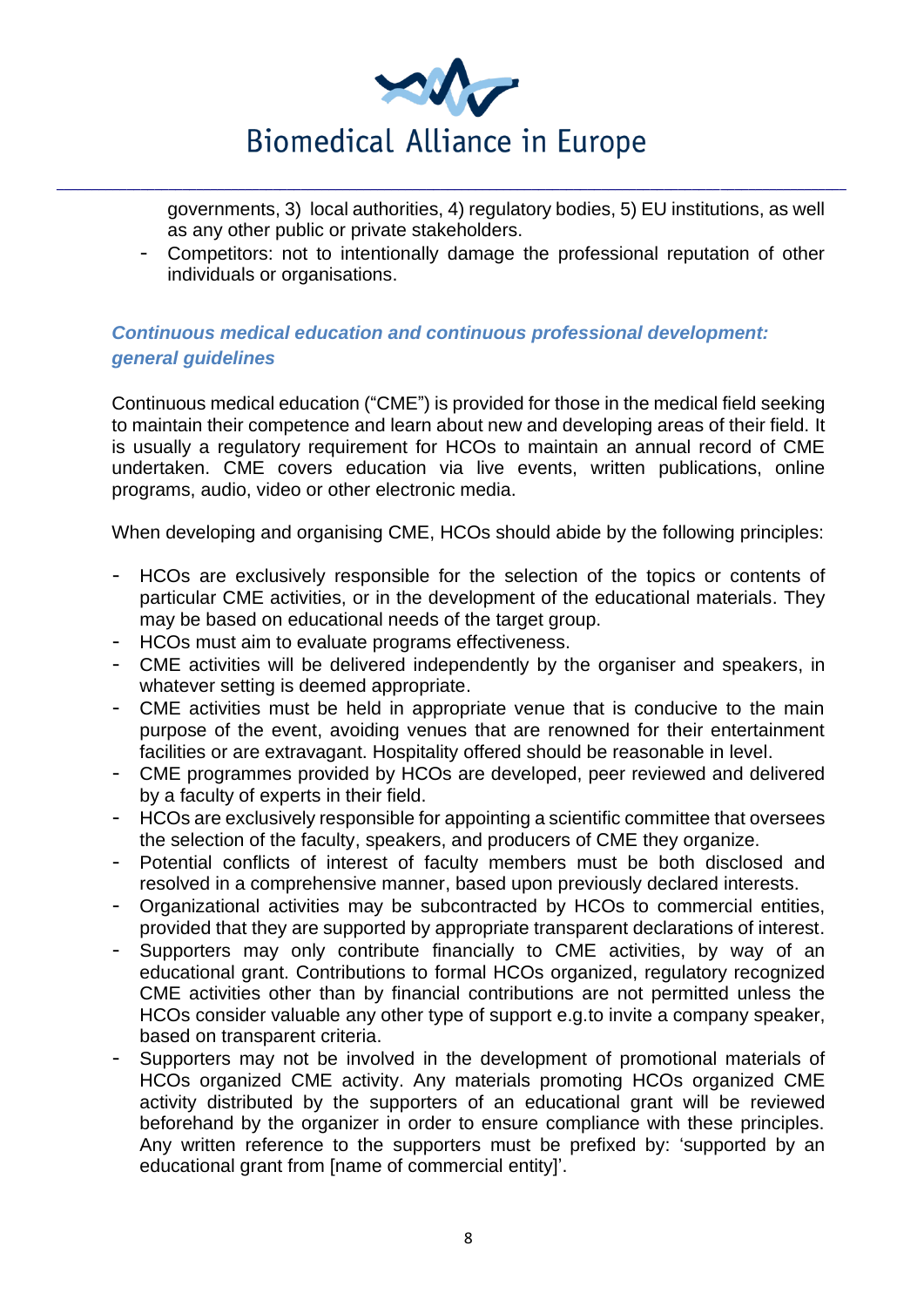

- HCOs shall ensure that all requests to supporters for information and material resulting from these activities will be directed to the HCOs, whose representatives will retain full control of the rights and responsibilities to distribute such information and material. Likewise, HCOs shall ensure that supporters shall not use these in any way to promote their goods or products in any way
- Provision of educational grants shall be governed by the relevant national and EU applicable regulations and codes governing the activities of the grantor.

### <span id="page-8-0"></span>*Congresses*

HCOs should follow the following principles in relation to Congresses they organize, or which are held in their name:

- HCOs organized CME, at congresses, is underpinned by the compilation of the scientific and educational programme, which is undertaken by scientific and educational committees of HCOs.
- All scientific and educational committee members must declare their interests, and where appropriate any conflicts that arise; HCOs must ensure that such conflicts are resolved openly.
- All staff and Board members must likewise declare their interests and identify any conflicts that may arise, which should also be resolved openly.
- The health care industry should have no influence on the scientific programme of a congress. The sessions organised by industry, such as satellite symposia, are to be clearly identified and their agenda/speakers may be reviewed by the congress scientific/ educational committee.
- HCOs office holders, those who by virtue of the office they hold are representing their HCO should not be permitted in general to present, or to chair, satellite symposia and meetings sponsored by industry or interest groups. They are present at their congresses as representatives of their HCOs, and such external activity may create the impression of HCO endorsement of particular satellite symposia, which must be avoided. In some specific occasions, congress committees may grant an exception.
- Each Speaker and Chair person during any congress must declare their interests and identity and, wherever necessary, should resolve, with the relevant HCO, any potential conflicts of interest before any presentation. Speakers should make interests clear in presentations. The same principles must be adhered to by those chairing sessions or delivering presentations forming part of the scientific programme, and by poster presenters at these events.

## <span id="page-8-1"></span>*Exhibitions: promotion of pharmaceutical products*

Within the exhibitions accompanying congresses organised by HCOs, the following principles shall apply: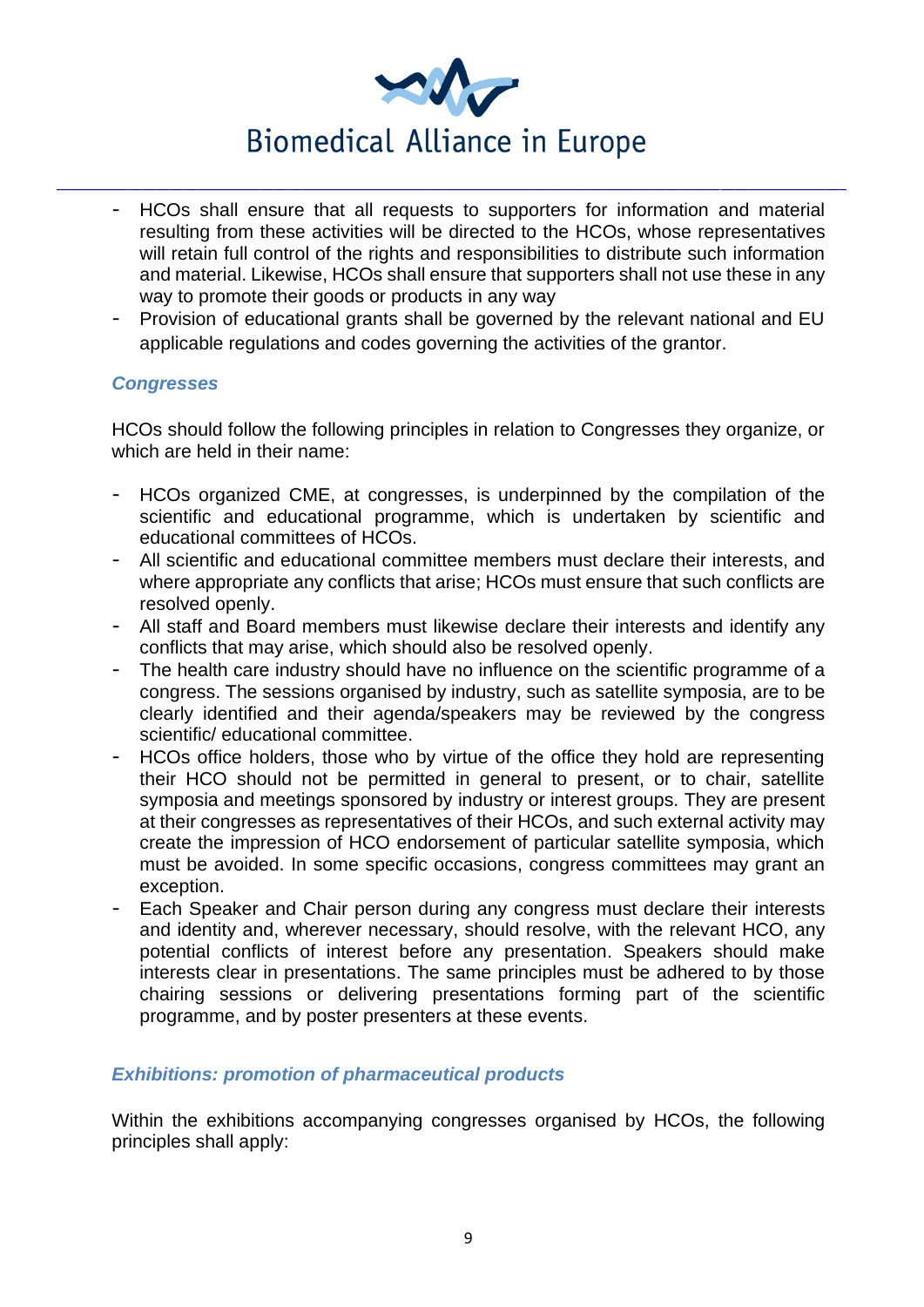

- HCOs should ensure that on all relevant occasions organised by themselves, where pharmaceutical product promotion activity is taking place, all applicable laws, statutes and Codes of Conduct are understood by all participants.
- As a general principle, HCOs should make best efforts to ensure that exhibition space is intended to display promotional /scientific information on products and/or services, and not to promote the personal interests of individual HCOs and research scientists.
- HCOs should also satisfy themselves that where breaches to national and local laws, and regulations have occurred, appropriate remedies and sanctions are in place to ensure the ethical standing of the HCO and its congress.
- HCOs should ensure that each company or organisation should confirm that it has reviewed the advice and guidelines which determine the applicable codes of practice, laws and regulations in the host country and that it will adhere to these, accepting liability in all cases of non-compliance.
- Access to the commercial exhibition must be voluntary.

## <span id="page-9-0"></span>*Publications*

HCOs embrace their important mission to ensure the publication of scientific results and in doing so enshrine these principles:

- Academic peer review should be a prerequisite for the acceptance of publications and decisions to accept such publications should be based exclusively on the scientific quality and scientific relevance of the results and pertinent writings.
- Declarations of interest by researchers and authors, and the management of potential conflicts that arise in all scientific publications, should be in line with the recommendations of the International Committee of Medical Journal Editors.

## <span id="page-9-1"></span>*Research funding*

HCOs should embrace these principles in relation to research funding:

- Research grants to a HCO may be given for a specific research topic and should follow applicable regulations.
- The process for applications reviewed by HCOs should be exclusively based on the scientific value of the applications. Independent committees of HCOs should choose the candidates to be funded and must exclude all personal or professional conflicts of interest.
- Financial agreements should have regard to provision of defined work or actions including milestone payments where applicable.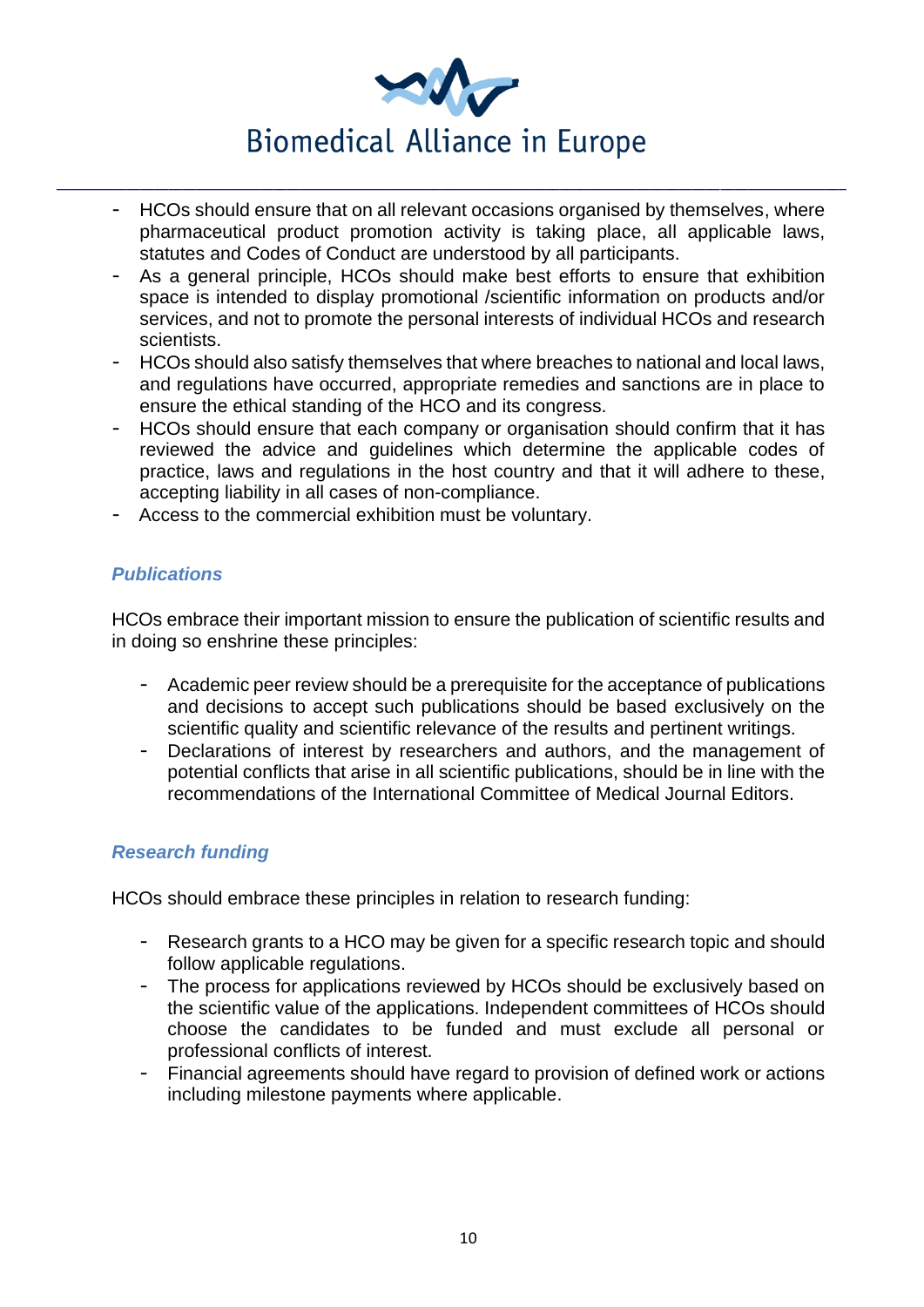

## <span id="page-10-0"></span>*Clinical Practice Guidelines*

The following principles will underpin HCOs approach to the writing and application of clinical guidelines:

- Clinical Guidelines developed by HCOs will be developed in the best interest of all patients and based on medical evidence available at the time they are written.
- The HCOs and their experts involved in guidelines will develop clinical guidelines in an unbiased, independent way, following their respective writing rules, as well as rules of confidentiality, integrity, respect and fairness towards other experts and societies, and in the interest of best practice.
- HCOs and their experts involved in guidelines should avoid conflicts of interest. All relationships with industry shall be disclosed beforehand and for the whole duration of any guidelines' writing process, and managed according to the HCOs conflict management policies.

## <span id="page-10-1"></span>*Registries*

These principles cover HCOs registries:

- Observational Registries conducted by HCOs should respect confidentiality, and should ensure that information or data collected about individuals are appropriately anonymised and cannot be traced back to them by other parties. In the event that confidentiality and/or anonymity cannot be guaranteed, participants must be warned of this in advance of agreeing to participate in accordance with relevant data privacy legislations.
- Supporters contributing to the whole programme of registries, and not for any specific one, should have no access to the raw data. Any request for data made by them should be subject to the approval of the appropriate Registry Executive Committee of the HCO involved.
- Protocol designs, conduct of studies, statistical analyses, manuscripts, presentations of results and publications are the responsibility of the relevant HCO team and the HCOs Registry Executive Committee; subject to contractual arrangements

## <span id="page-10-2"></span>**CONCLUSION**

The Biomedical Alliance in Europe aims at working in the best ethical way. The HCOs are expected to follow this Code of Conduct.

All members of the Alliance should comply with the Code. A member whose conduct is considered to be in breach of the provisions of the Code will be asked to account to the Alliance.